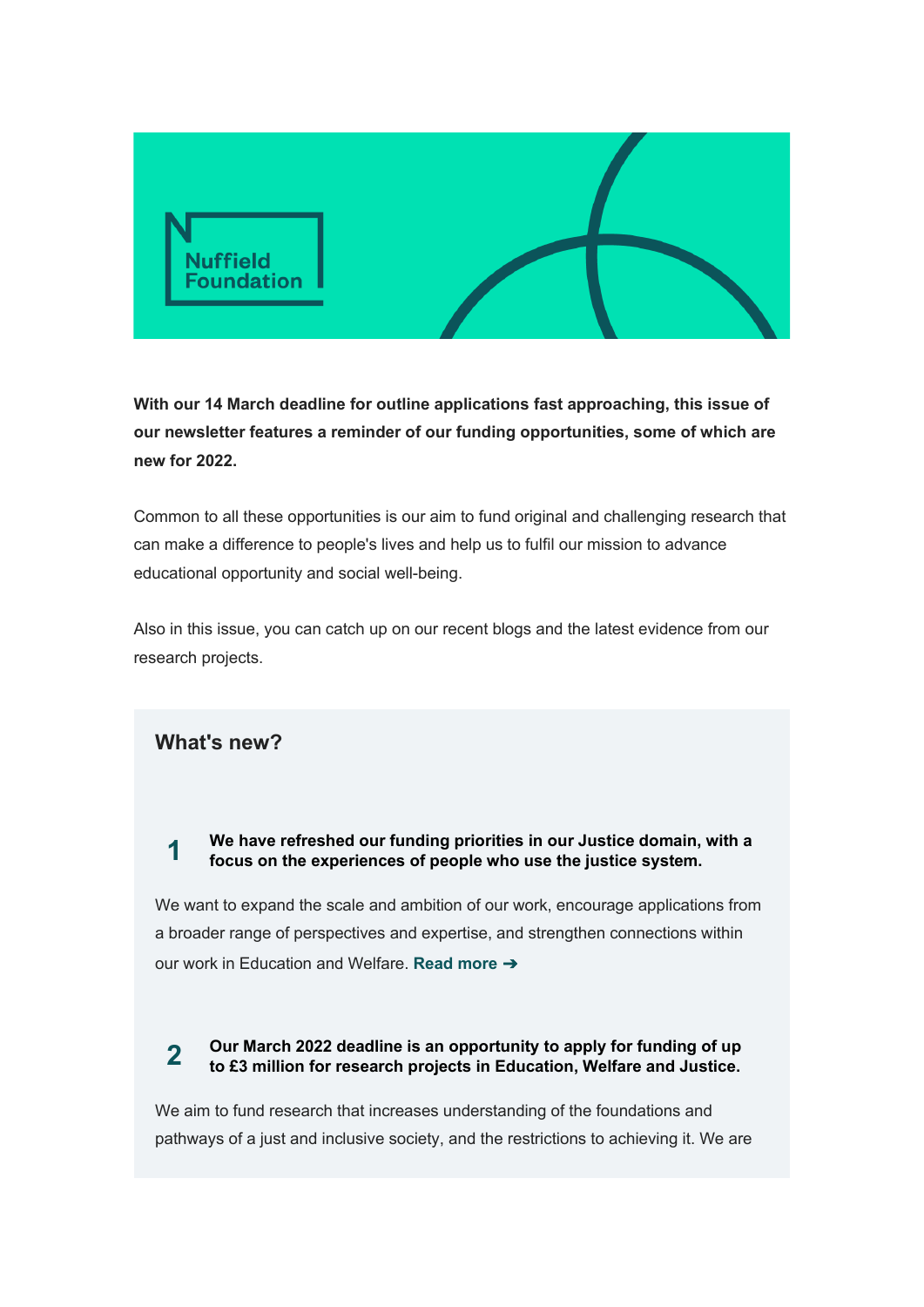looking for applications that demonstrate how the proposed project can inform social policy or practice and consequently to make a different to people's lives. **[Apply](https://nuffieldfoundation.us1.list-manage.com/track/click?u=7614620d1284fd7ff1c97d04d&id=516f0846ad&e=5a3dfd2651) [now](https://nuffieldfoundation.us1.list-manage.com/track/click?u=7614620d1284fd7ff1c97d04d&id=516f0846ad&e=5a3dfd2651)** ➔

## **3 In partnership with Versus Arthritis, we are calling for applications to our Oliver Bird Fund.**

Musculoskeletal (MSK) conditions affect over 20 million people in the UK and are the single biggest cause of pain and disability. Up to £4 million in funding is available to support high quality, high impact projects to improve the social and economic wellbeing of people living with MSK conditions. **[Apply](https://nuffieldfoundation.us1.list-manage.com/track/click?u=7614620d1284fd7ff1c97d04d&id=3f6c561560&e=5a3dfd2651) now** [➔](https://nuffieldfoundation.us1.list-manage.com/track/click?u=7614620d1284fd7ff1c97d04d&id=3f6c561560&e=5a3dfd2651)

The next deadline for all outline applications is **14 March 2022, 23:59 GMT.**

## **Latest from our research**

#### **Reform social security system to protect people from extreme hardship**

• The final report from **[COVID Realities](https://nuffieldfoundation.us1.list-manage.com/track/click?u=7614620d1284fd7ff1c97d04d&id=8064da27b2&e=5a3dfd2651)** concludes that the pandemic has exposed and exacerbated problems with the UK's welfare system and calls for urgent reforms to protect low-income families. **Read [more](https://nuffieldfoundation.us1.list-manage.com/track/click?u=7614620d1284fd7ff1c97d04d&id=c610745a64&e=5a3dfd2651)** [➔](https://nuffieldfoundation.us1.list-manage.com/track/click?u=7614620d1284fd7ff1c97d04d&id=c610745a64&e=5a3dfd2651)

#### **Britain's porous safety net fails to protect the poorest**

• The evolution of Britain's welfare state since its post-war creation leaves it providing a weak safety net that sees far too many people fall into poverty, according to research from the Economy 2030 Inquiry. **[Read](https://nuffieldfoundation.us1.list-manage.com/track/click?u=7614620d1284fd7ff1c97d04d&id=fa3b2723d3&e=5a3dfd2651) more** [➔](https://nuffieldfoundation.us1.list-manage.com/track/click?u=7614620d1284fd7ff1c97d04d&id=fa3b2723d3&e=5a3dfd2651)

**Economic change facing workers has been slowing for decades**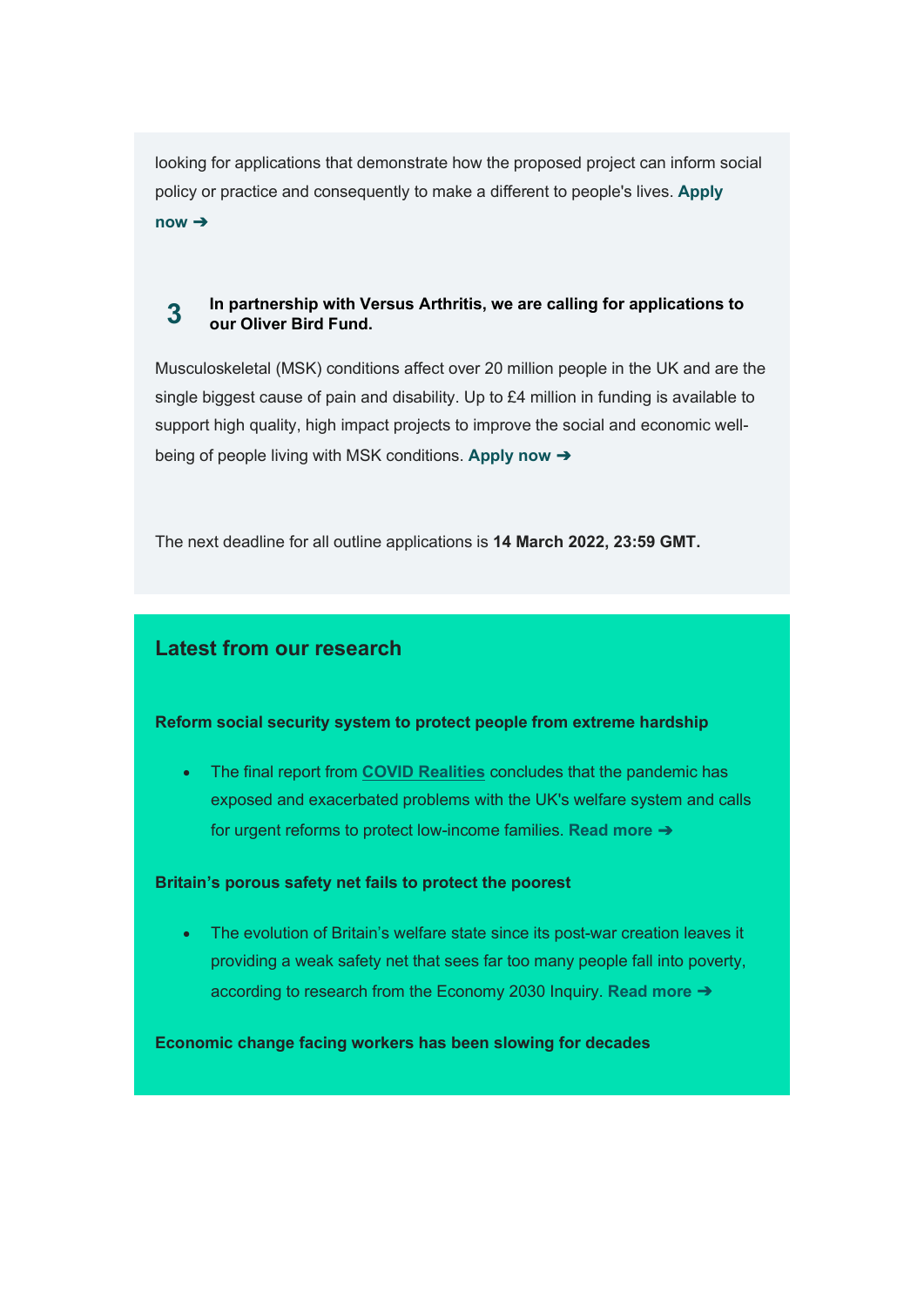• The popular conception that the UK labour market has been in rapid and accelerating flux in recent decades – with robots replacing jobs, and factory work replaced by gig economy jobs – is very wide of the mark. **Read [more](https://nuffieldfoundation.us1.list-manage.com/track/click?u=7614620d1284fd7ff1c97d04d&id=6527141626&e=5a3dfd2651)** [➔](https://nuffieldfoundation.us1.list-manage.com/track/click?u=7614620d1284fd7ff1c97d04d&id=6527141626&e=5a3dfd2651)

#### **Students with BTECs are successful across a range of university outcomes**

• Although students with A-Levels are still less likely to drop out of university and more likely to graduate with a 2:1 or a first, most graduating students with BTECs finish university with at least a 2:1, finds new research by Dr Catherine Dilnot. **[Read](https://nuffieldfoundation.us1.list-manage.com/track/click?u=7614620d1284fd7ff1c97d04d&id=5970613e0c&e=5a3dfd2651) more** [➔](https://nuffieldfoundation.us1.list-manage.com/track/click?u=7614620d1284fd7ff1c97d04d&id=5970613e0c&e=5a3dfd2651)

#### **Depression and anxiety rose sharply over Christmas in the UK**

• Levels of depression and anxiety rose sharply over December, especially among young adults, reaching similar levels to lockdown at the start of 2021, according to new findings from the COVID-19 Social Study. **[Read](https://nuffieldfoundation.us1.list-manage.com/track/click?u=7614620d1284fd7ff1c97d04d&id=1d9fd3d55e&e=5a3dfd2651) more** [➔](https://nuffieldfoundation.us1.list-manage.com/track/click?u=7614620d1284fd7ff1c97d04d&id=1d9fd3d55e&e=5a3dfd2651)

#### **First generation female graduates face economic disadvantage**

• Women who are the first in their family to graduate from university earn 7% less in their mid-20s compared to female graduates whose parents attended university. **[Read](https://nuffieldfoundation.us1.list-manage.com/track/click?u=7614620d1284fd7ff1c97d04d&id=570ae0488e&e=5a3dfd2651) more** [➔](https://nuffieldfoundation.us1.list-manage.com/track/click?u=7614620d1284fd7ff1c97d04d&id=570ae0488e&e=5a3dfd2651)

## **Unwillingness to have booster most common in groups with highest infection rates**

• Reluctance to accept a booster vaccine was reported in 12% of young adults, compared to 8% of adults aged 30-59 and 3% of adults aged over 60, find UCL researchers as part of the COVID-19 Social Study. **[Read](https://nuffieldfoundation.us1.list-manage.com/track/click?u=7614620d1284fd7ff1c97d04d&id=e11e48b857&e=5a3dfd2651) more** [➔](https://nuffieldfoundation.us1.list-manage.com/track/click?u=7614620d1284fd7ff1c97d04d&id=e11e48b857&e=5a3dfd2651)

#### **[Explore all research projects](https://nuffieldfoundation.us1.list-manage.com/track/click?u=7614620d1284fd7ff1c97d04d&id=71ed44907b&e=5a3dfd2651)** [➔](https://nuffieldfoundation.us1.list-manage.com/track/click?u=7614620d1284fd7ff1c97d04d&id=71ed44907b&e=5a3dfd2651)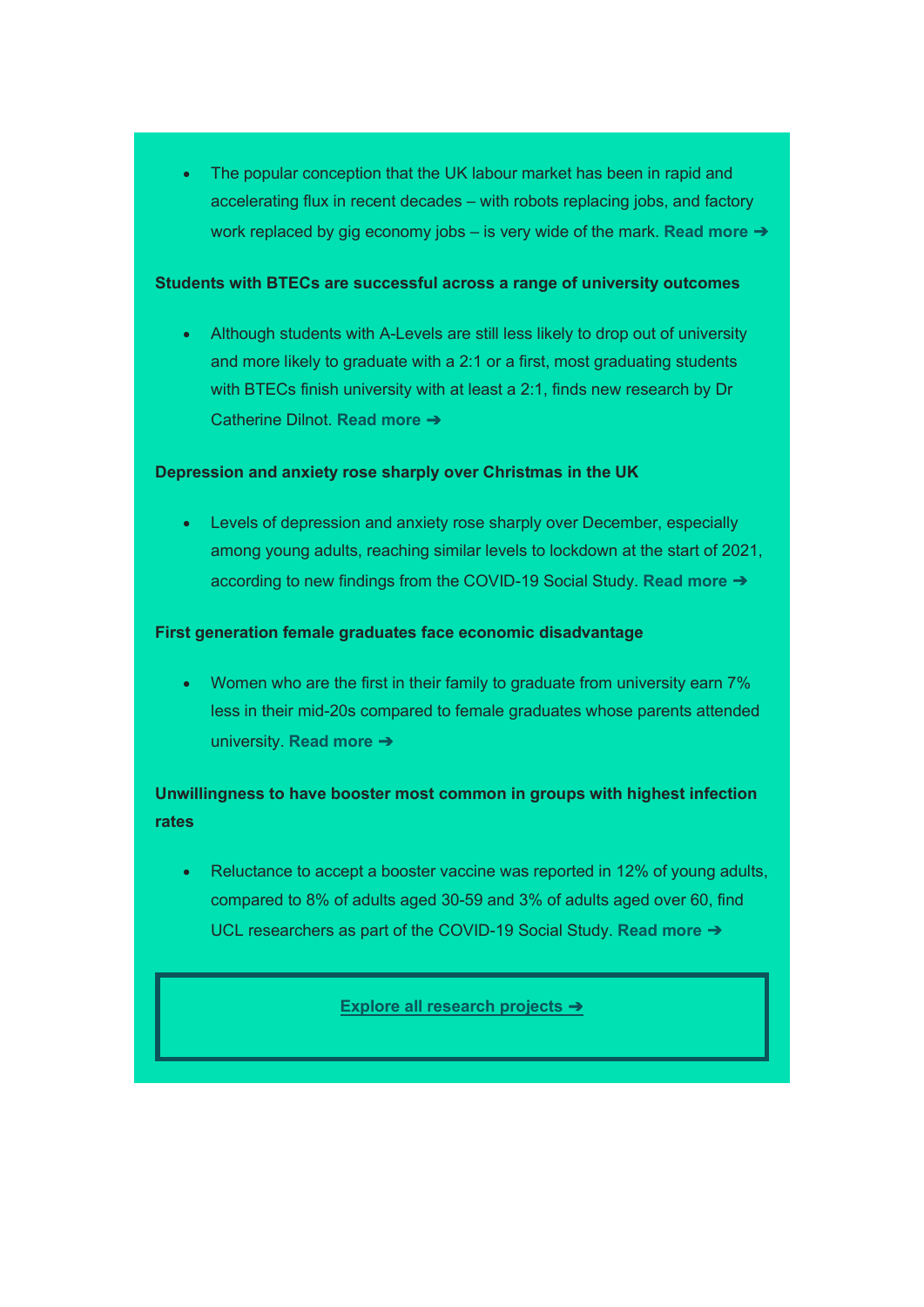## **Latest from our blog**

## **Putting lived experience at the heart of research into the impact of musculoskeletal conditions**

• Catherine Dennison, lead for our **[Oliver Bird Fund](https://nuffieldfoundation.us1.list-manage.com/track/click?u=7614620d1284fd7ff1c97d04d&id=aa384ee0d6&e=5a3dfd2651)**, speaks with Colin Wilkinson, Research Partner with Versus Arthritis to explore how research can help improve the social and economic well-being of people living with MSK conditions. **[Read](https://nuffieldfoundation.us1.list-manage.com/track/click?u=7614620d1284fd7ff1c97d04d&id=507674d42b&e=5a3dfd2651) more** [➔](https://nuffieldfoundation.us1.list-manage.com/track/click?u=7614620d1284fd7ff1c97d04d&id=507674d42b&e=5a3dfd2651)

### **Giving children a better start in life**

• Dr Ingrid Wolfe, Director of the Institute for Women's and Children's Health at King's College London, explains how a proportionate, universalist health service could address health inequalities in the early years. **[Read](https://nuffieldfoundation.us1.list-manage.com/track/click?u=7614620d1284fd7ff1c97d04d&id=240d509cd6&e=5a3dfd2651) more** [➔](https://nuffieldfoundation.us1.list-manage.com/track/click?u=7614620d1284fd7ff1c97d04d&id=240d509cd6&e=5a3dfd2651)

## **Reasons to be hopeful: three steps to improving children's well-being in Scotland**

• Jim McCormick, CEO of The Robertson Trust explains how announcements made in the Scottish Budget could help to address child poverty and improve children's well-being. **Read [more](https://nuffieldfoundation.us1.list-manage.com/track/click?u=7614620d1284fd7ff1c97d04d&id=ef03e10b34&e=5a3dfd2651)** [➔](https://nuffieldfoundation.us1.list-manage.com/track/click?u=7614620d1284fd7ff1c97d04d&id=ef03e10b34&e=5a3dfd2651)

## **Upcoming event**

**Pivot pivot! Assessing the UK's new Indo-Pacific trade focus**

**Wednesday 26 January, 09:30 - 10.45 GMT**

The Resolution Foundation is hosting an in-person and interactive webinar – as part of The Economy 2030 Inquiry, funded by the Nuffield Foundation.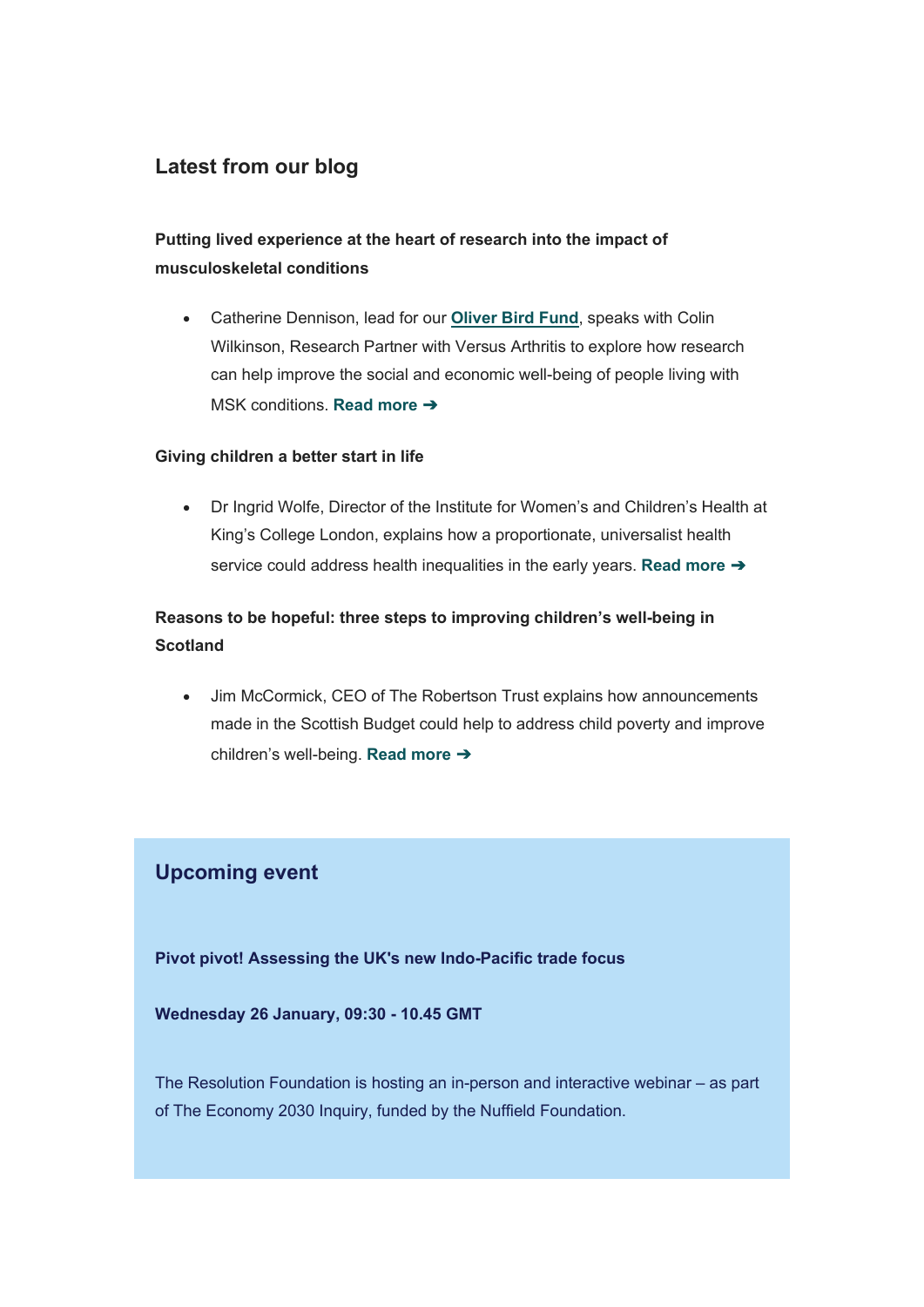Following a presentation of the key highlights from new Resolution Foundation research on the UK's trade pivot towards the Indo-Pacific region, we will hear from leading experts on the opportunities and challenges from this new strategy.

#### **[Register to attend](https://nuffieldfoundation.us1.list-manage.com/track/click?u=7614620d1284fd7ff1c97d04d&id=aa720210a0&e=5a3dfd2651)** [➔](https://nuffieldfoundation.us1.list-manage.com/track/click?u=7614620d1284fd7ff1c97d04d&id=aa720210a0&e=5a3dfd2651)

## **Latest from the Nuffield Council on Bioethics**

#### **New infographic - what's on the horizon for bioethics?**

The Nuffield Council on Bioethics' new infographic illustrates a range of developments in biology and medicine and likely future ethical issues. The Council has created an interactive version that allows you to click on each development to explore it in more detail. **[Read](https://nuffieldfoundation.us1.list-manage.com/track/click?u=7614620d1284fd7ff1c97d04d&id=4d74c43e56&e=5a3dfd2651) more** [➔](https://nuffieldfoundation.us1.list-manage.com/track/click?u=7614620d1284fd7ff1c97d04d&id=4d74c43e56&e=5a3dfd2651)

## **Latest from the Ada Lovelace Institute**

**Technical methods for regulatory inspection of algorithmic systems**

The Ada Lovelace Institute has published a survey of auditing methods for use in regulatory inspections of online harms in social media platforms. **Read [more](https://nuffieldfoundation.us1.list-manage.com/track/click?u=7614620d1284fd7ff1c97d04d&id=4dac949977&e=5a3dfd2651)** [➔](https://nuffieldfoundation.us1.list-manage.com/track/click?u=7614620d1284fd7ff1c97d04d&id=4dac949977&e=5a3dfd2651)

## **Current vacancies**